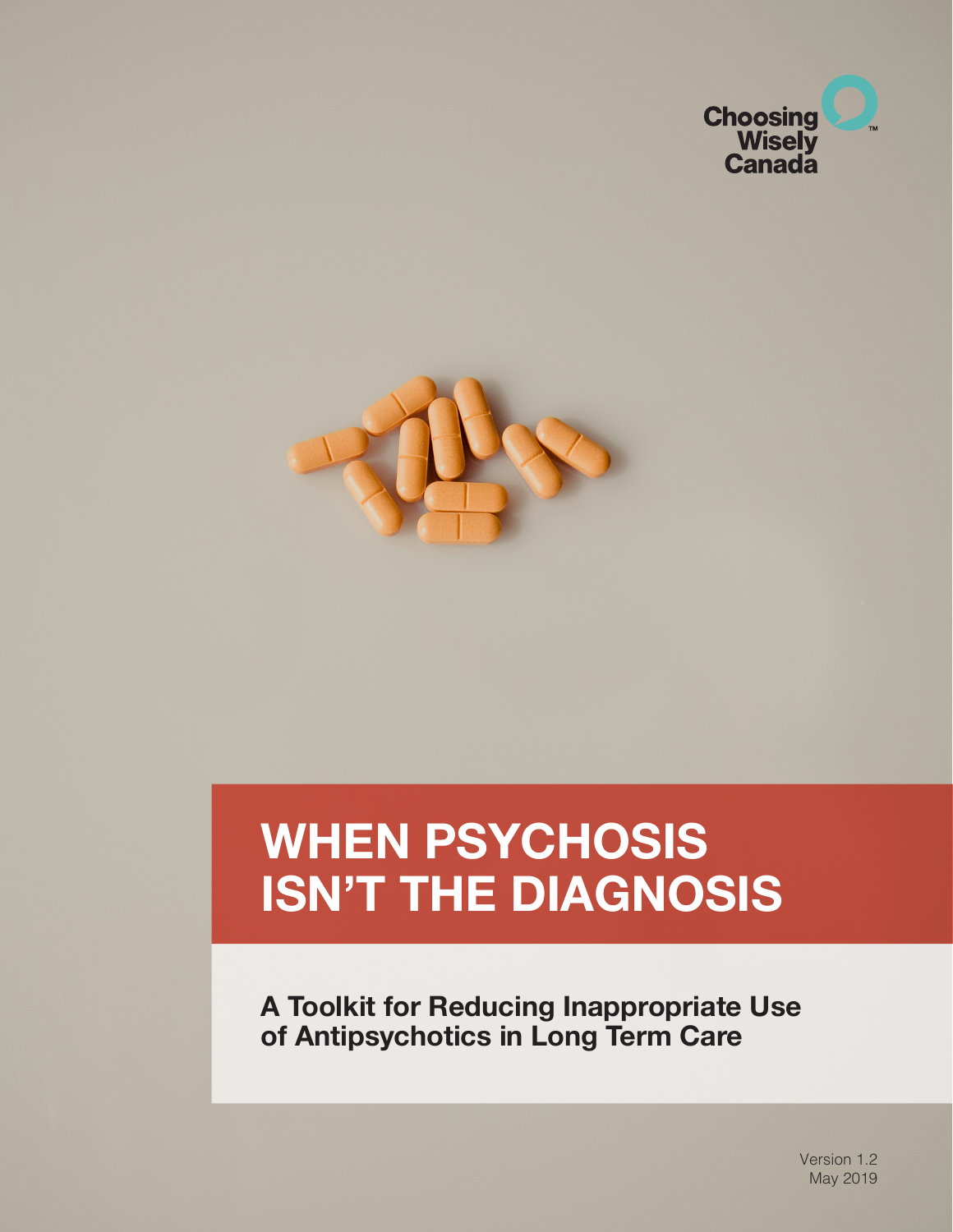**Don't use antipsychotics as first choice to treat behavioural and psychological symptoms of dementia.**

> Canadian Geriatrics Society, Choosing Wisely Canada recommendation #4

**Don't routinely use antipsychotics to treat primary insomnia in any age group.**

**Don't use antipsychotics as first choice to treat behavioural and psychological symptoms of dementia.**

> Canadian Academy of Child and Adolescent Psychiatry, Canadian Academy of Geriatric Psychiatry, Canadian Psychiatric Association, Choosing Wisely Canada recommendation #5 and #12

**Don't use antipsychotics as first choice to treat behavioural and psychological symptoms of dementia.** 

**Don't continue or add long-term medications unless there is an appropriate indication and a reasonable expectation of benefit in the individual patient.** 

> Long Term Care Medical Directors Association of Canada Choosing Wisely Canada recommendation #2 and #5

**Don't start or renew drug therapy unless there is an appropriate indication and reasonable expectation of benefit in the individual patient.** 

**Question the use of antipsychotics as a first-line intervention to treat primary insomnia in any age group.** 

> Canadian Pharmacists Association Choosing Wisely Canada recommendations #3 and #5

**Don't continue medications that are no longer indicated or where the risks outweigh the benefits.**

> Canadian Society of Hospital Pharmacists Choosing Wisely Canada recommendation #1

**Don't recommend antipsychotic medicines as the first choice to treat symptoms of dementia.** 

> Canadian Nurses Association Choosing Wisely Canada recommendation #7

**Don't use restraints with older persons unless all other alternatives have been explored.** 

> Canadian Nurses Association and Canadian Gerontological Nursing Association Choosing Wisely Canada recommendation #5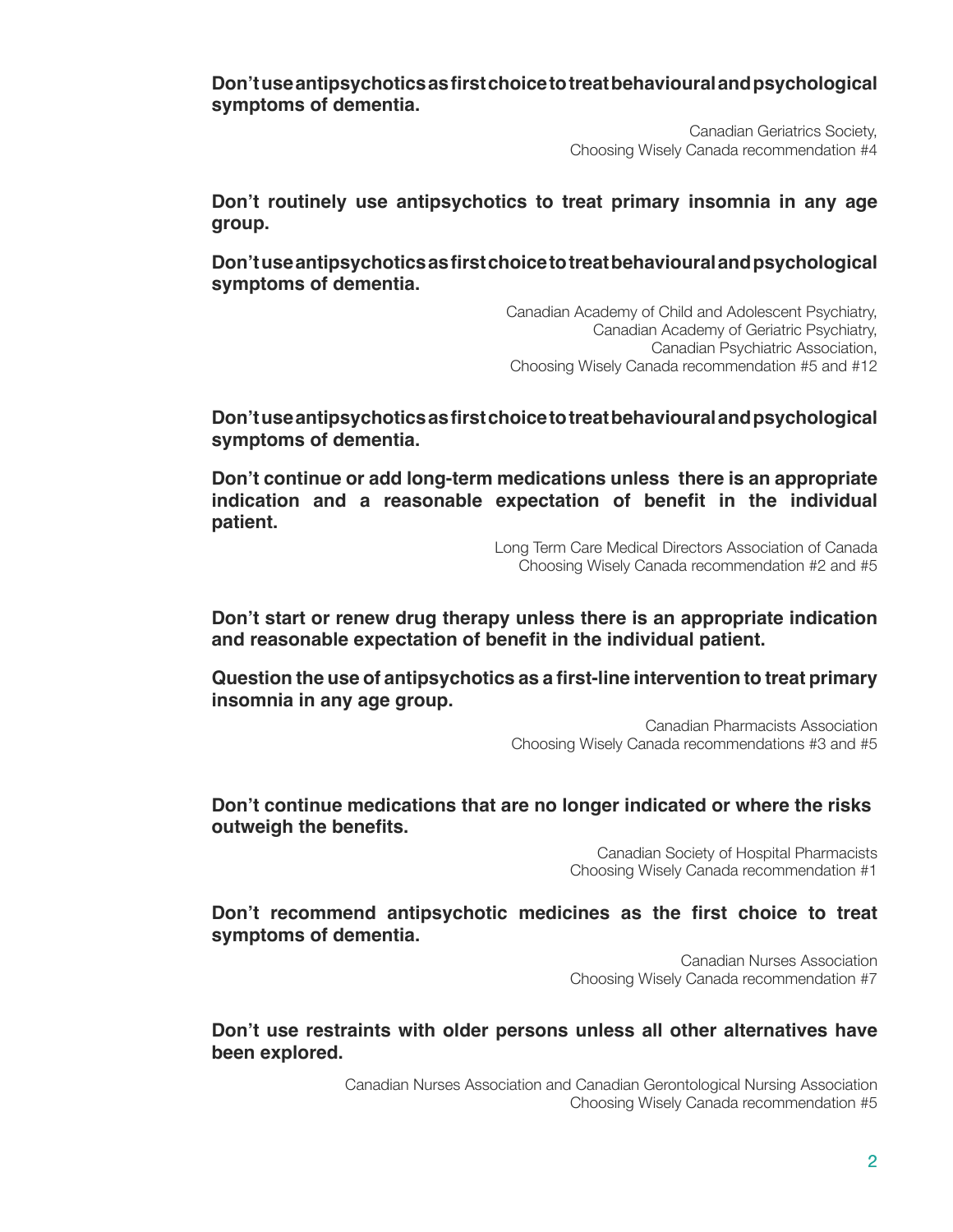

# **Inspiration for this Toolkit**

In 2013, 11 early adopter long-term care (LTC) sites across Alberta set out to reduce antipsychotic use. As a result of their efforts, the Appropriate Use of Antipsychotics (AUA) project was introduced to more than 170 Alberta LTC facilities (14,500 beds) in 2014/15.

Alberta has sustained a 35% reduction in LTC antipsychotic use. 17.0% of Alberta's longterm care residents (without a diagnosis of psychosis) are using antipsychotic medications (as of Quarter 3, 2018/19). The national average is approximately 21%.

Families are pleased that loved ones are happier, more alert, independent and communicative. LTC teams report residents are calmer, more active and easier to care for.

More than 170 Assisted Living facilities were introduced to the AUA Project in 2017/18, resulting in a provincial decrease in antipsychotic use from 20% to 17% (based on prescription data).

The AUA resources have since been introduced to 12 hospitals (Elder Friendly Care Project) where teams are reporting a decreased length of stay for frail older adults.

This toolkit was co-authored by Verdeen Bueckert, Mollie Cole and Duncan Robertson, who were among the key individuals involved in the AUA initiative.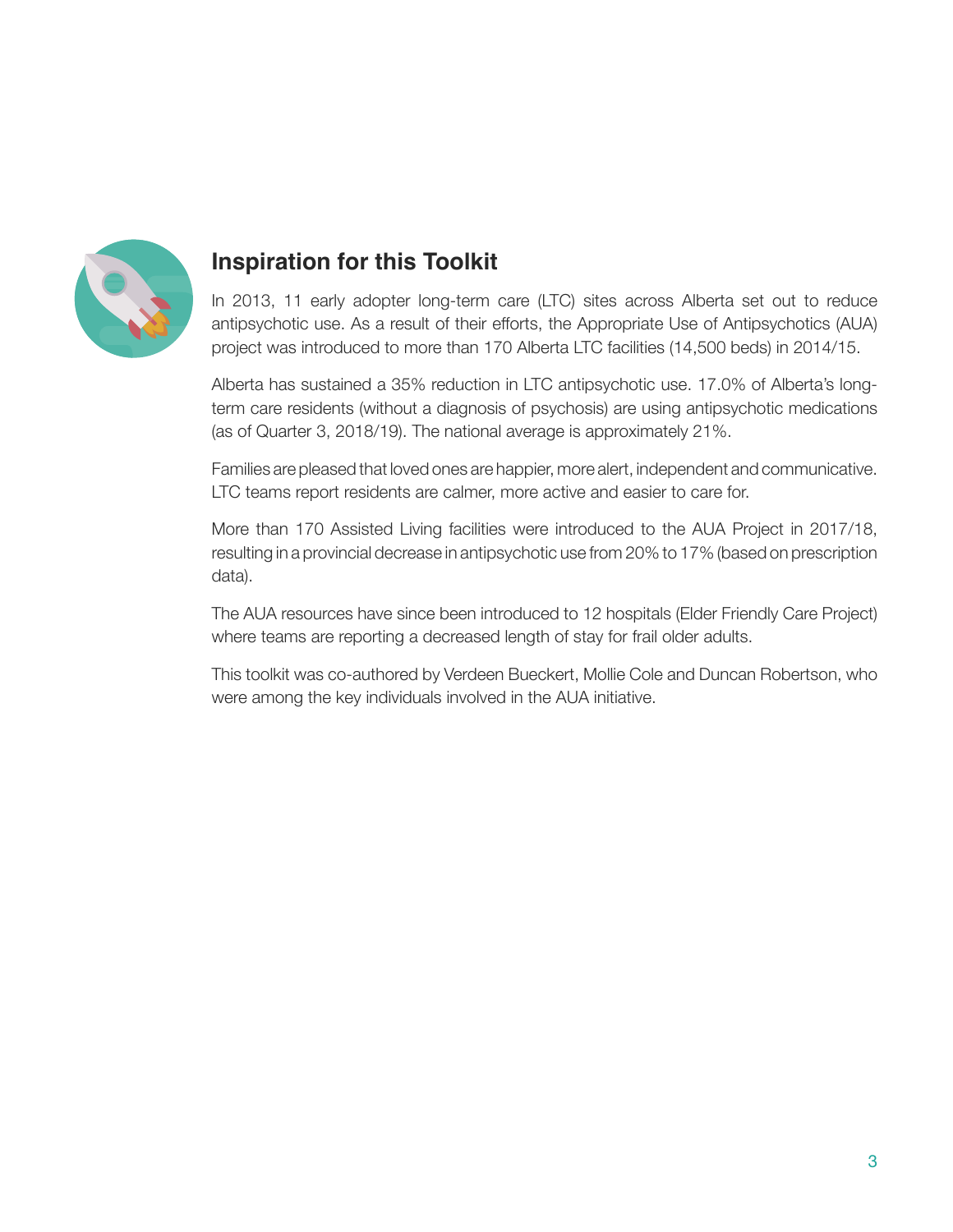

# **Introduction**

This toolkit was created to support interventions to reduce the inappropriate use of antipsychotic medications in long term care facilities. Its content is derived from the Appropriate Use of Antipsychotics (AUA) Toolkit developed by Alberta Health Services. It can be used by physician groups, clinical services or organizations to help achieve reductions in antipsychotic prescribing.



# **Make sure this toolkit is right for you**

This toolkit is well suited for your facility if you have confirmed that overuse of antipsychotics exists due to failure to reassess longstanding prescriptions. Residents admitted to long-term care frequently arrive on antipsychotics for which the clinical indication is not described, is no longer relevant, or lacks clinical evidence. The antipsychotic may have been started for sleep, for psychotic symptoms in delirium, as a chemical restraint, or for responsive behaviours.



# **Key ingredients of this intervention**

If the description above accurately reflects your current environment, this module may help your facility reduce antipsychotic use by introducing the following changes:

- 1) Establish an inter-disiplinary team (IDT) to assess antipsychotic appropriateness
- 2) Agree on appropriateness criteria for antipsychotic use
- 3) Educate care staff
- 4) Inform and involve families
- 5) Establish a regular pharmacologic restraint review process
- 6) Taper residents off potentially inappropriate antipsychotic prescriptionse
- 7) Develop an individualized care plan that includes supportive/non-pharmacologic strategies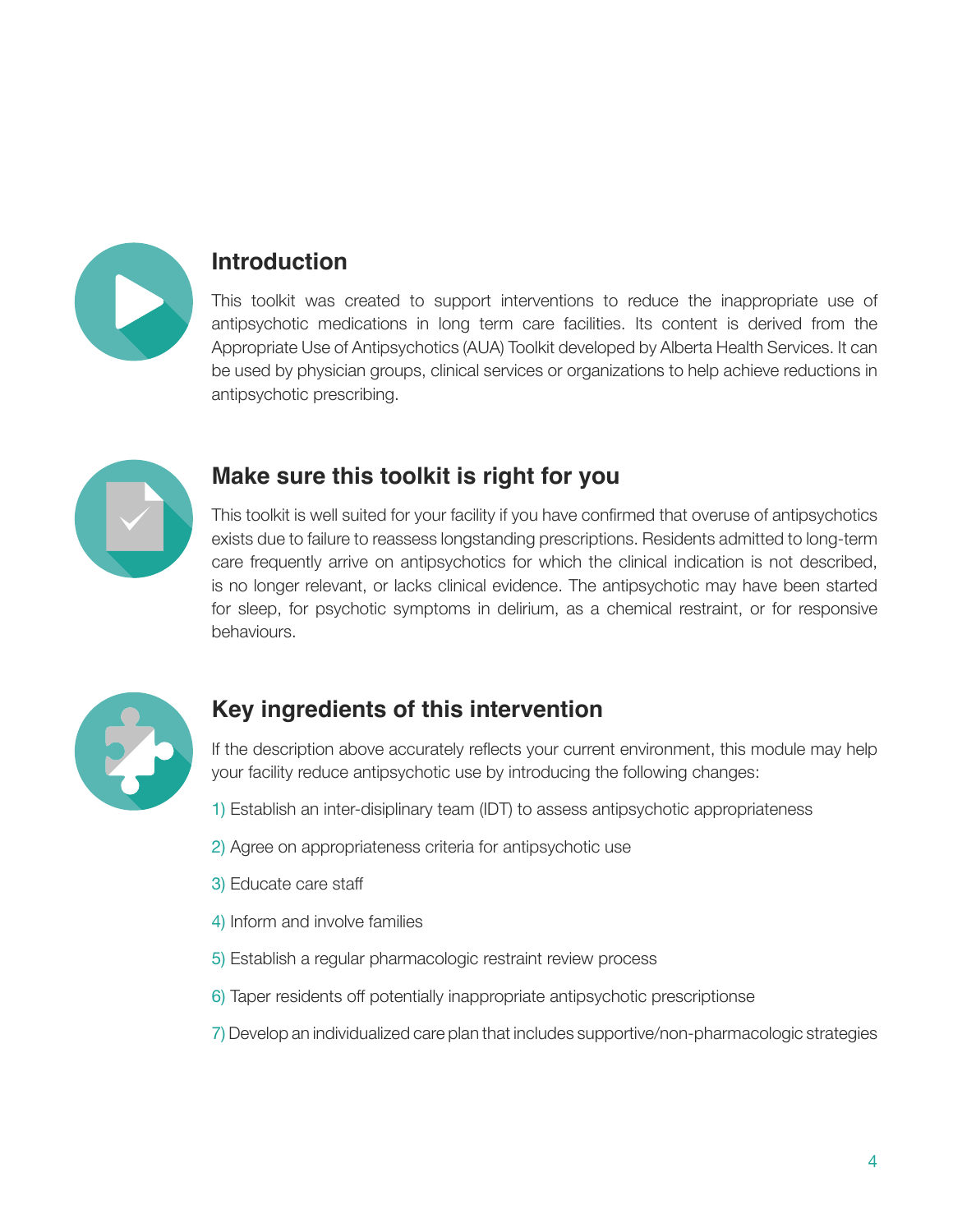## **1. Establish an inter-professional team**

A team of 3-5 people is suggested, and may include a registered nurse, licensed practical nurse, health care aide, prescriber (physician/nurse practitioner), pharmacist, and allied health staff.

Antipsychotics are often requested by nursing staff for responsive behaviours such as agitation and aggression. It is essential to involve the care team in decisions to gradually reduce or discontinue antipsychotic medications since alternative approaches require an assessment of potential underlying causes and unmet needs.

Antipsychotic medications may be appropriate in some situations, thus it will be essential for the care team and family to monitor for improvement or deterioration in resident behaviour following any dosage adjustments.

## **2. Agree on appropriateness criteria**

An important step to antipsychotic de-prescribing is first achieving consensus on appropriate indications for use. The criteria used by Alberta Health Services are provided as a starting point for these discussions:

#### Antipsychotics are NOT appropriate to treat/may worsen: 1,2,3

- Paces, appears upset/fearful, restless, wanders
- Sleep disturbance, sun downing
- Shouting, screaming, calling out, cursing
- Repetitive questions
- Social or sexual disinhibition e.g. spitting, masturbation
- Aggressive behaviour during personal care (consider distraction, approach/re-approach, offering choices)
- Protective of territory, hoarding

#### Antipsychotics Indications that MAY be appropriate forwarrant antipsychotic medication: 4,5

- Confirmed mental health diagnosis (e.g. schizophrenia, delusional disorder, major depression, Psychiatrist involvement recommended for dosage adjustments , traumatic brain injury or pervasive developmental disorders where there is chronic aggression and related psychosis).
- Distressing hallucinations and delusions (first assess for delirium, attempt non-pharmacologic strategies)
- Behaviour that places self/others at risk of injury (Short term use may be appropriate while person-centred approaches are explored)

#### 1. Severe psychotic symptoms, such as delusions and hallucinations, in delirium and/or dementia

(Severity is evaluated based on the degree of resident distress).

• Antipsychotics are not a treatment for delirium; assess and treat underlying causes.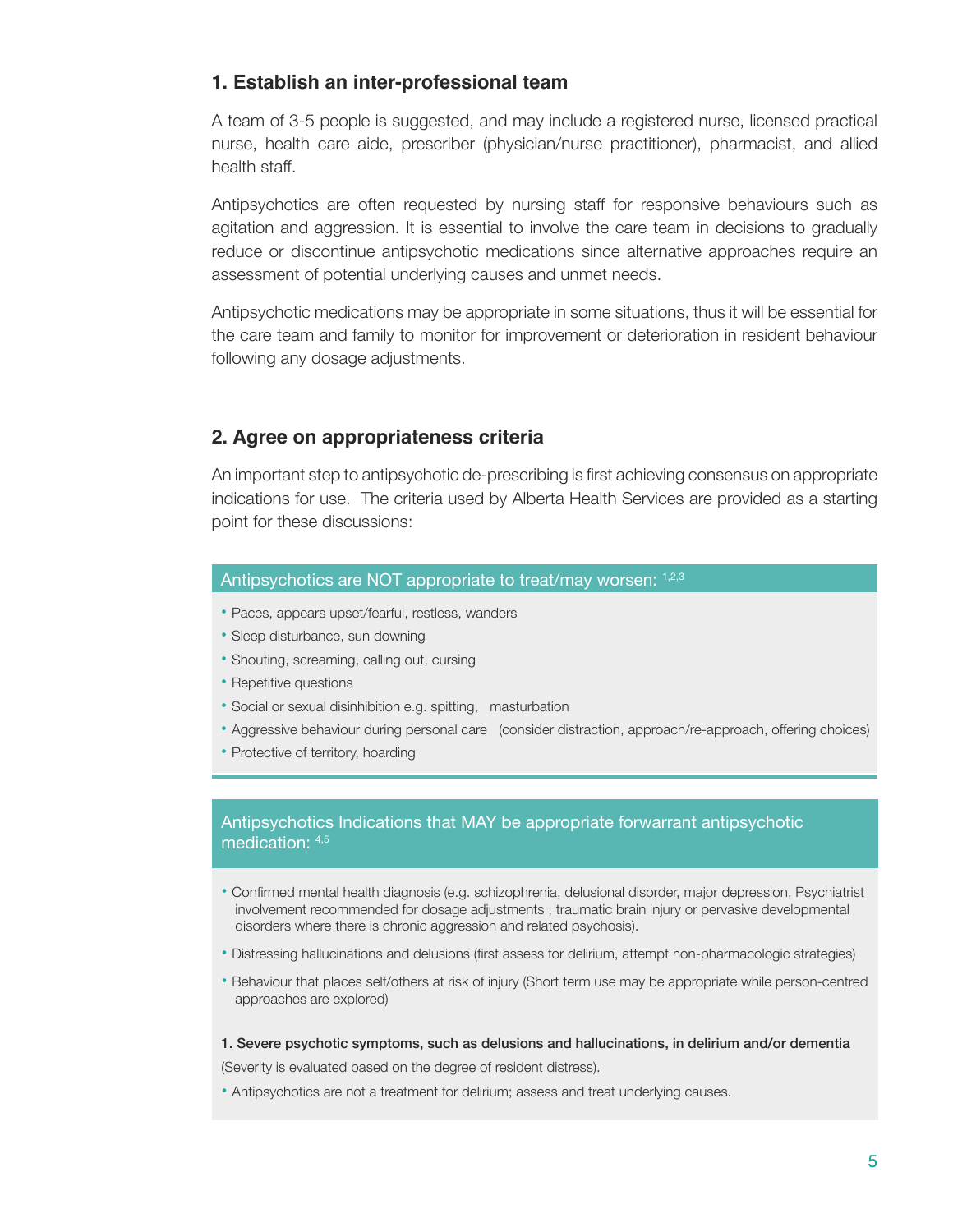- Consider deprescribing other medications rather than adding an antipsychotic.
- Dosages are much smaller for frail older adults experiencing psychosis in delirium e.g. 0.25 -0.5 mg haloperidol. For more information, see [Delirium Seniors Inpatient Clinical Knowledge Topic](https://extranet.ahsnet.ca/teams/policydocuments/1/klink/et-klink-ckv-delirium-seniors-inpatient.pdf)
- Discontinue antipsychotic as behaviours stabilize.
- Aim for antipsychotic monotherapy, lowest effective dose and tapering as soon as possible.
- 2. Behaviours that place the resident or others at risk of injury
- Aggression may be related to factors such as medication side-effects, pain, changes in medical condition, delirium, fatigue, overstimulation and staff approach.
- Continue to explore reasons for the behaviour, as well as person-centred and non-pharmacological strategies. Discontinue antipsychotic as behaviours stabilize.
- Number needed to treat: Between 5 and 14 people need to be treated with an antipsychotic for 3 months.

## **3. Educate care staff**

The alternatives to antipsychotics are person-centred strategies to increase trust, reduce stress and address reasons for responsive behaviours:

| Possible reasons for responsive behaviours:            |                                                |  |  |  |  |
|--------------------------------------------------------|------------------------------------------------|--|--|--|--|
| <b>Basic Physical Needs</b>                            | Medical/Biological                             |  |  |  |  |
| Discomfort (too hot or cold, itchy)                    | Medication side effects                        |  |  |  |  |
| Elimination (constipation, unable to find or recognize | Dehydration                                    |  |  |  |  |
| bathroom)                                              | Delirium, depression, dementia progression     |  |  |  |  |
| Fatigue (interrupted night time sleep, need for rest)  | Chronic or acute pain (dental, digestive,      |  |  |  |  |
| Hunger, thirst                                         | headache, back pain)                           |  |  |  |  |
|                                                        | Disease processes (e.g. diabetes, blood sugars |  |  |  |  |
|                                                        | too tightly controlled)                        |  |  |  |  |
|                                                        | Environmental                                  |  |  |  |  |
| Psychosocial                                           |                                                |  |  |  |  |
| Stress threshold                                       | Over/under stimulation, boredom                |  |  |  |  |
| Loneliness                                             | Overcrowding, noise                            |  |  |  |  |
| Depression                                             | Inconsistent routine                           |  |  |  |  |
| Relationships                                          | Provocation by others                          |  |  |  |  |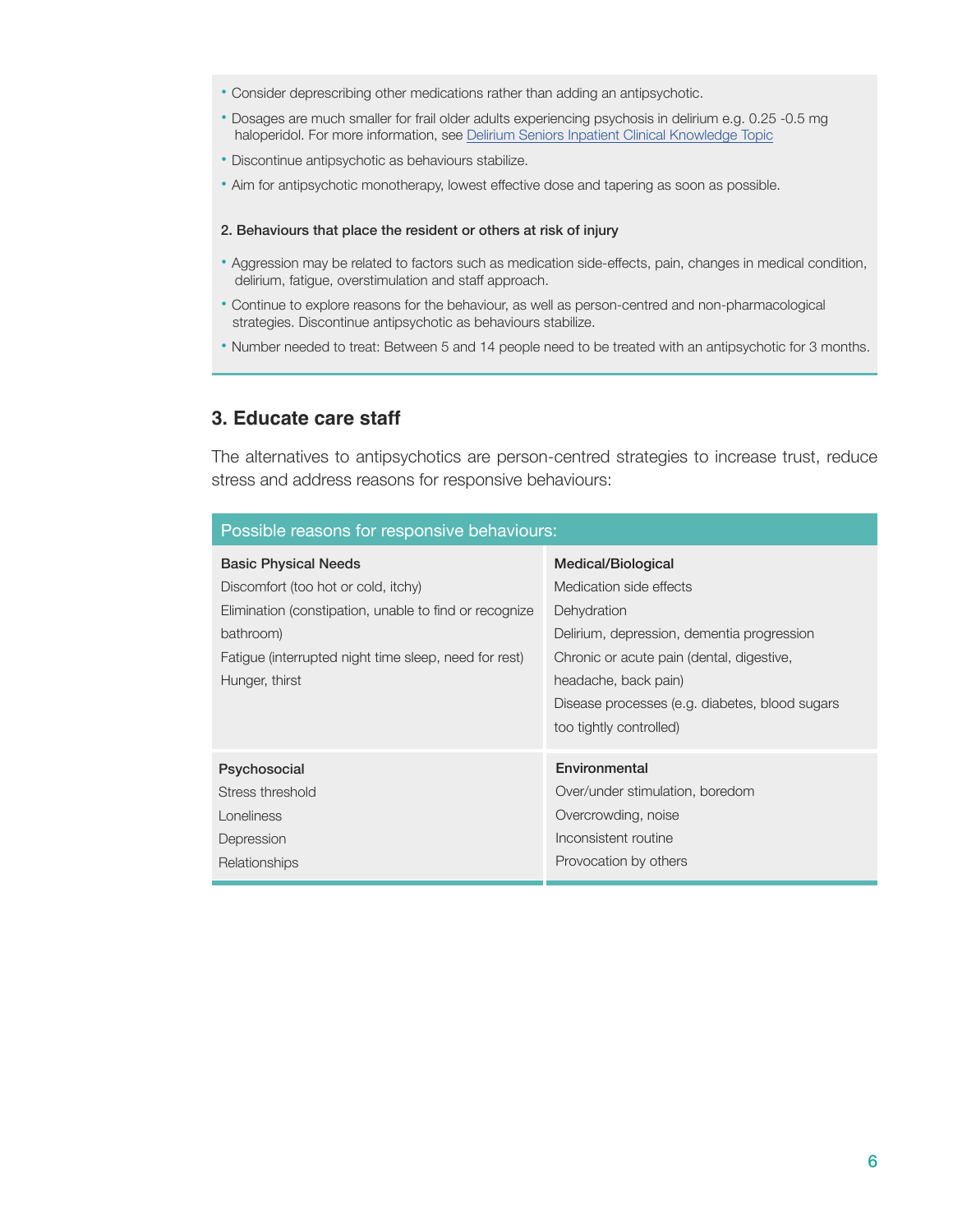The AUA Toolkit contains many valuable resources to support the shift towards more person-centred care. These include videos, links, interactive learning modules and quality improvement strategies/resources. Staff members educated in dementia care are better able to assess behaviours together, identify strategies and develop person-centred care plans for each resident.

#### **4. Inform and involve families**

Families and alternate decision makers should be included in discussions around risks, benefits and side-effects of antipsychotic medications. Families may have ideas and suggestions about supportive strategies, and are also able to observe and report changes in behaviour following dosage adjustments. Resources to support family discussions include:

- Choosing Wisely Canada: *[Treating disruptive behaviour in people with dementia](http://www.choosingwiselycanada.org/materials/treating-disruptive-behaviour-in-people-with-dementia-antipsychotic-drugs-are-usually-not-the-best-choice/)*
- MyHealth.Alberta.ca: *[Antipsychotic medicine](https://myhealth.alberta.ca/Alberta/Pages/Antipsychotic-medicine.aspx)*
- MyHealth.Alberta.ca: *[Responsive behaviours](https://myhealth.alberta.ca/Alberta/Pages/Dementia-responsive-behaviours.aspx)*

#### **5. Establish a regular medication review process**

Monthly inter-professional antipsychotic medication reviews are a key component of the intervention. An efficient medication review process requires prior preparation and allows care teams to review 4-12 residents during a 60-90 minute medication review meeting. Where there are large numbers of residents on antipsychotics, it may be necessary to hold medication review meetings weekly or bi-weekly until numbers of residents on antipsychotics can be reviewed in one monthly session.

#### Steps for Developing an Antipsychotic Medication Review Process

- 1. Obtain a list from pharmacy to identify residents on regularly scheduled and PRN antipsychotics
- 2. Identify who will set up meetings, prioritize residents for review and request behaviour tracking/mapping for residents being reviewed
- 3. Clarify the role of each team member: in the IDT review process: e.g. obtain input from family/alternate decision-maker, health care aides and programming staff; obtain medication administration record; review Minimum Data Set (MDS) outcome scales; document, communicate changes in medications to staff, family, etc.
- 4. Measure and share progress with families and staff: e.g. reductions in inappropriate antipsychotic use, resident responses to dose reductions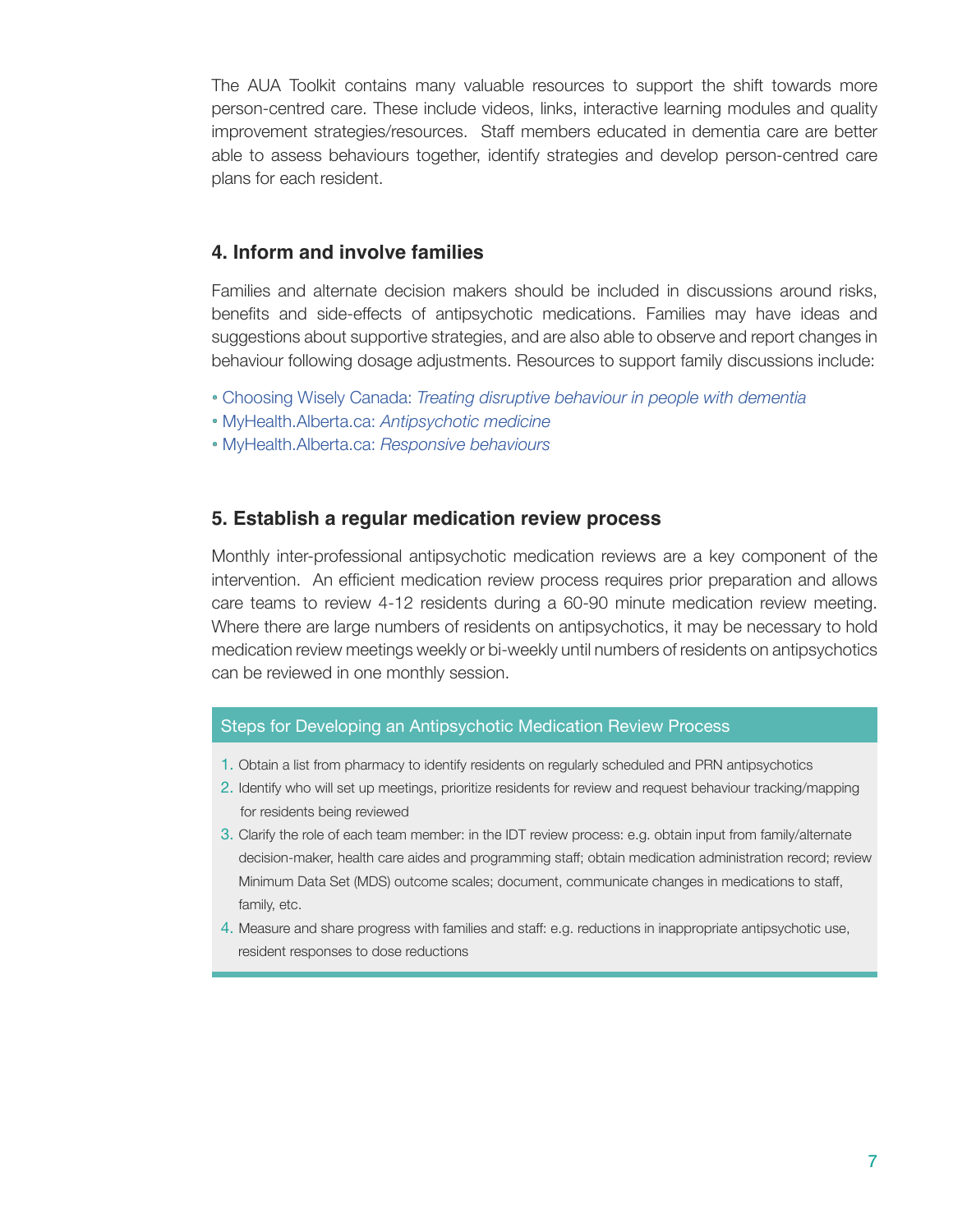Additional resources for developing/implementing an antipsychotic medication review can be found at the links below:

- [Suggested Steps for Developing an Antipsychotic Medication Review Process](http://www.albertahealthservices.ca/assets/about/scn/ahs-scn-srs-aua-suggested-steps.pdf)
- [Enhance the Medication Review Process](http://www.albertahealthservices.ca/assets/about/scn/ahs-scn-srs-aua-step10.pdf)
- [Antipsychotic Medication Review Worksheet](http://www.albertahealthservices.ca/frm-19676.pdf)

## **6. Taper residents off potentially inappropriate antipsychotic prescriptions**

Successful antipsychotic reductions reassure care teams this is a safe and beneficial intervention – begin slowly and monitor the response. Attempt antipsychotic reductions on 1-2 residents initially.

The suggested strategy is to begin antipsychotic medication reductions in less challenging cases first and with the benefit of experience, gradually progress to more challenging cases.

#### Strategies for Successful Antipsychotic Medication Reduction

- Discontinue unused PRNs where there is no scheduled antipsychotic
- Taper/discontinue antipsychotic medication for residents without behaviours
- Taper/discontinue antipsychotic medications for residents who are over-sedated
- Taper/discontinue antipsychotic medication prescribed for behaviours unlikely to respond (e.g. repetitive vocalizations, restlessness)
- Taper/discontinue antipsychotic medication for agitation or aggression that has stabilized
- Taper/discontinue antipsychotics on new admissions immediately (especially if prescribed for psychosis in a resolved delirium) or within 4-6 weeks
- Review more challenging residents last, accompanied by dementia education

Resources for deprescribing specific antipsychotic medications can be found below, and at [deprescribing.org](https://deprescribing.org/resources/deprescribing-guidelines-algorithms/) and [http://medstopper.com.](https://medstopper.com/) 9

| Suggested Taper Approach for antipsychotics<br>(e.g. risperidone, olanzapine, quetiapine, aripiprazole, haloperidol)                                                                           | Possible Symptoms when<br><b>Stopping or Tapering</b>                                                                                |
|------------------------------------------------------------------------------------------------------------------------------------------------------------------------------------------------|--------------------------------------------------------------------------------------------------------------------------------------|
| If used daily for more than 3-4 weeks: Reduce dose by 25% every<br>week (i.e. week 1: 75%, week 2: 50%, week 3: 25%). This can be<br>extended or decreased (to 10% dose reductions) if needed. | Agitation, activation, insomnia,<br>rebound psychosis, withdrawal-<br>emergent abnormal movements,<br>nausea, feeling of discomfort, |
| If intolerable withdrawal symptoms occur (usually 1-3 days after                                                                                                                               | sweating, vomiting, insomnia                                                                                                         |
| a dose change), go back to the previously tolerated dose until                                                                                                                                 |                                                                                                                                      |
| symptoms resolve and plan for a more gradual taper with the                                                                                                                                    | These symptoms may vary                                                                                                              |
| patient. Dose reduction may need to slow down as one gets to                                                                                                                                   | depending on the specific                                                                                                            |
| smaller doses (i.e. 25% of the original dose). Overall, the rate of                                                                                                                            | antipsychotic                                                                                                                        |
| discontinuation needs to be balanced by the response of the                                                                                                                                    |                                                                                                                                      |
| person taking the medication.                                                                                                                                                                  |                                                                                                                                      |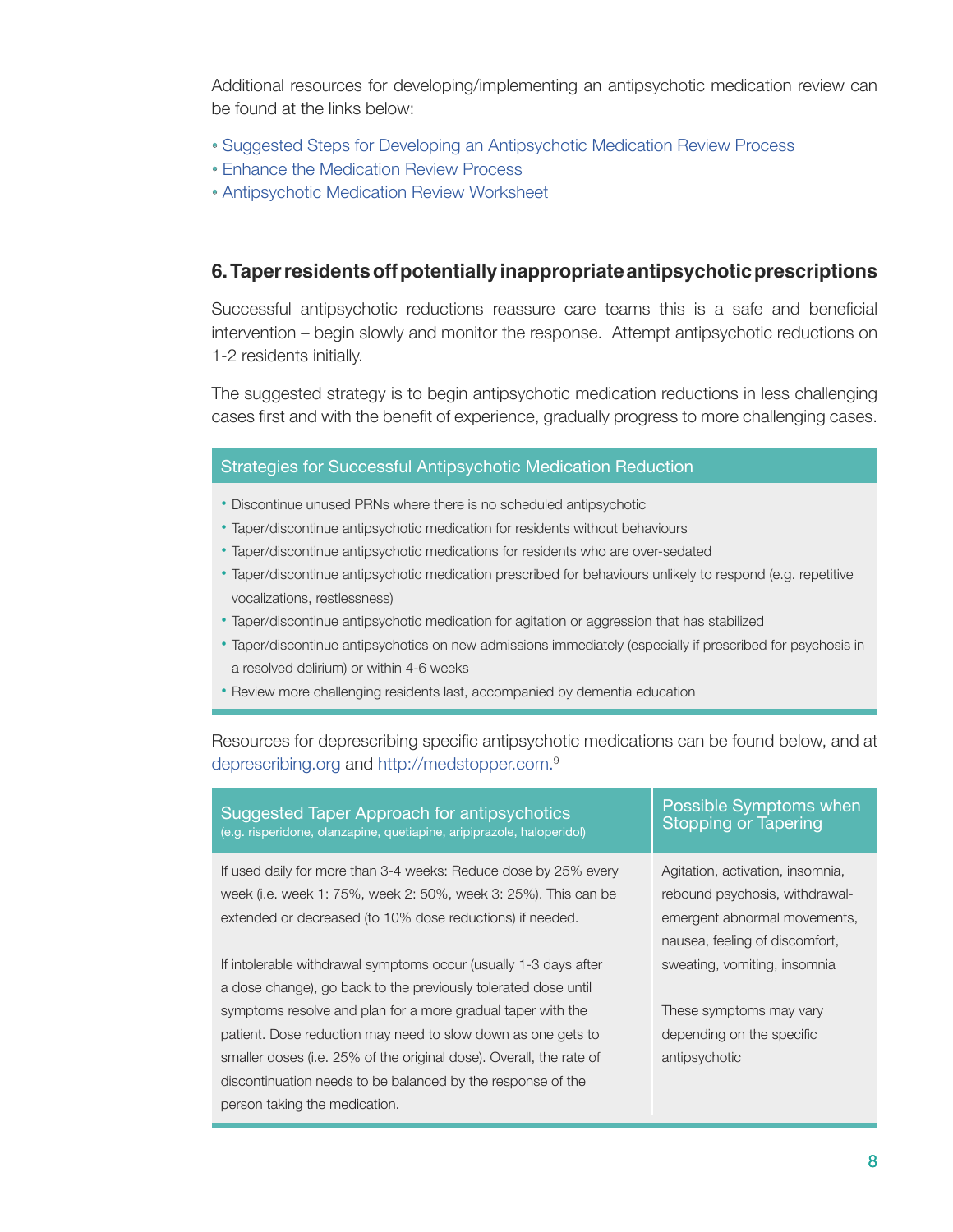## **7. Implement supportive strategies**

De-prescribing antipsychotics is best done in combination with supportive strategies that help lessen some of the stressors experienced by residents. The table below provides some examples of strategies to reduce responsive behaviours, sleep disturbances and delirium – common reasons for residents being on antipsychotic medications.

| Issue                   | <b>Supportive Strategies</b>                                                                                                                                                                                                                                                                                                                                                                                                             | Resources for implementation                                                                                                                                                                                                                                                                                                                                                                                                                           |
|-------------------------|------------------------------------------------------------------------------------------------------------------------------------------------------------------------------------------------------------------------------------------------------------------------------------------------------------------------------------------------------------------------------------------------------------------------------------------|--------------------------------------------------------------------------------------------------------------------------------------------------------------------------------------------------------------------------------------------------------------------------------------------------------------------------------------------------------------------------------------------------------------------------------------------------------|
| Responsive Behaviours   | • Consistent care providers to establish<br>relationships with residents, assess<br>behaviour triggers and discover effective<br>approaches for each resident<br>• Flexible breakfast times to allow residents<br>to wake up and eat when ready<br>• Reduce overstimulation from alarms,<br>overhead paging, dining room noise<br>• Individualize sleeping and waking routines                                                           | • Alberta Health Services AUA Toolkit (section<br>on Responsive Behaviour Prevention: Dementia<br>Friendly Environments)<br>• Alzheimer Knowledge Exchange: Design and<br>Dementia<br>• Pioneer Network: Engaging staff in Individualizing<br>• Care Starter Toolkit<br>• Consistent assignment<br>• Individualizing mornings<br>• Flexible times for dining<br>• Promoting mobility, reducing falls and alarms<br>• Shift hand-off huddles video clip |
| Sleep Disturbances      | • Daytime: increase light and activity,<br>shorten rest periods, position near window<br>· Evening: decrease evening light, engage<br>residents in quiet activities to keep them<br>awake a little later; keep warm and<br>comfortable, non-caffeinated beverage<br>• Night: reduce noise, light and<br>interruptions; avoid waking residents for<br>scheduled care except when absolutely<br>necessary; allow for cooling when sleeping | Alberta Health Services AUA Toolkit (section on QI<br>Project: Support Sleep in Dementia)<br>• AUA Responsive Behaviours and Sleep<br>PowerPoint and webinar<br><b>RxFiles</b><br>• Chronic Insomnia in Older Adults<br>Therapeutics Initiative: UBC<br>• Is use of quetiapine for sleep evidence-based?                                                                                                                                               |
| evention<br>Delirium Pr | • Reduce anticholinergic and pill burden<br>(number of medications)<br>• Hydration and nutrition<br>· Implement sleep strategies (see above)<br>• Antimicrobial stewardship<br>• Pain management<br>• Reduce stress of noise and<br>overstimulation<br>• Ensure use of visual and hearing aids<br>• Support orientation and relaxation<br>activities<br>· Maintain or increase mobilization;<br>minimize use of physical restraints      | Alberta Health Services AUA Toolkit (section on QI<br>Project: Prevent Delirium on Dementia)<br>• Delirium Seniors Inpatient Clinical Knowledge Topic<br>• Elder Friendly Care Delirium and Dementia Toolkit<br>• Hospitalized Elder Life Program (HELP) (consider<br>applicability of HELP program resources for your<br>facility)                                                                                                                    |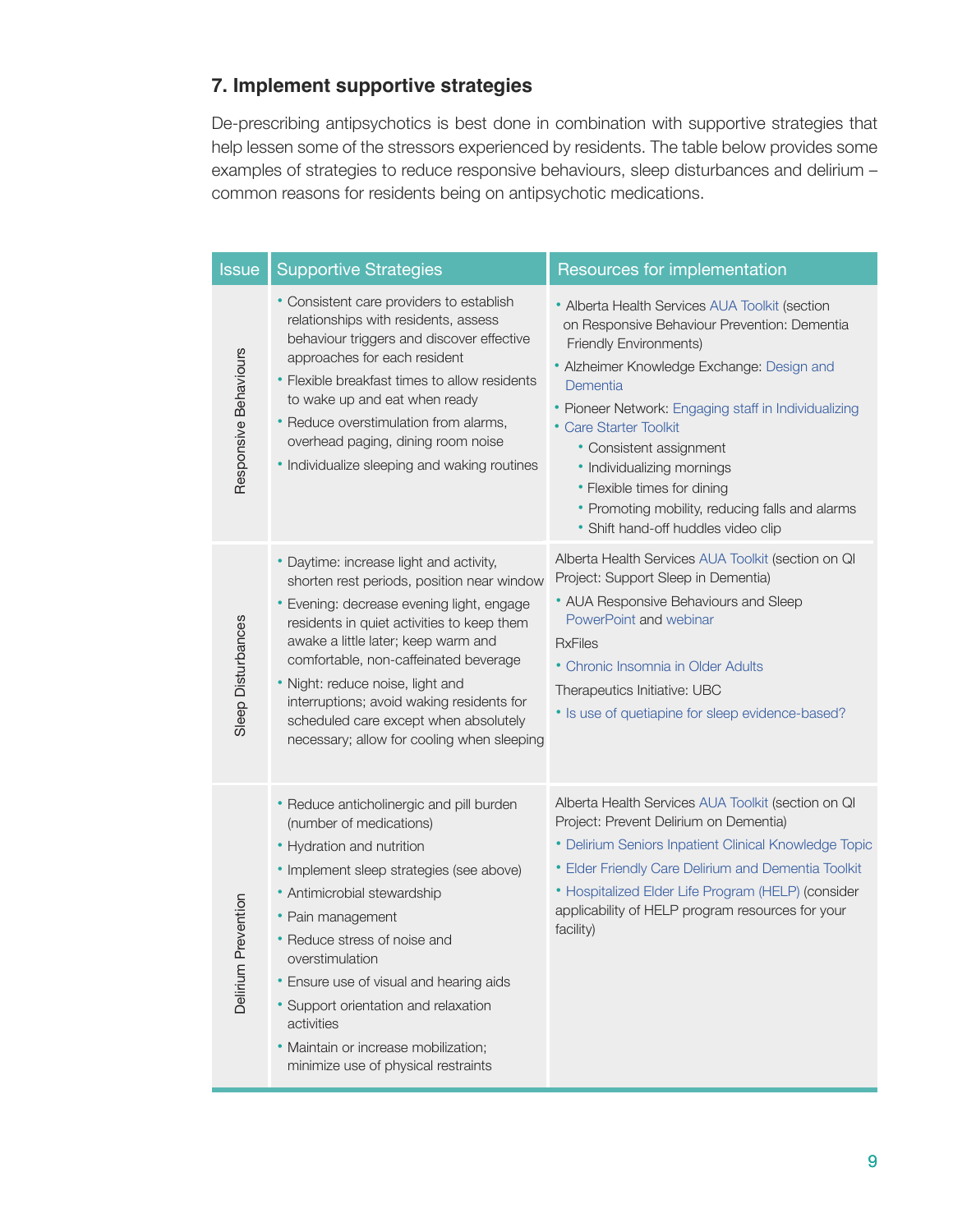

# **Measuring your performance**

## **Choose a family of measures**

**Outcome measures:** These are the main improvement outcomes you are trying to achieve with your deprescribing initiative. An example is the proportion of residents on an antipsychotic medication in absence of psychotic and related conditions. Other clinical measures may include:

- Increased social engagement
- Staff and family satisfaction
- Reduction in severity and incidents of agitation and aggression
- Reduction in ambulatory admissions

Process measures: These measures are developed to ensure each aspect of the intervention is being carried out and delivered as intended. Examples include:

- Proportion of residents on antipsychotics who received a monthly medication review and behaviour tracking
- Number of staff who received education about antipsychotics and person-centred care
- Number of families or alternate decision-makers who received education about antipsychotics and person-centred care

**Balancing measures:** Any intervention may create unintended consequences that need to be monitored. Here are some suggested balancing measures:

- Rates of use of other psychotropic medications such as benzodiazepines or antidepressants
- Rates of physical (mechanical) restraints use
- Injuries (staff, other residents)
- New or worsening responsive behaviours
- Impaired sleep

Behaviour monitoring following deprescribing is crucial. Continue to monitor the behaviour with each dosage change and upon discontinuation for at least one month. If there is no change in the responsive behaviour upon discontinuation, avoid re-starting the medication.

## **Determine a data collection method**

Decide who is the best person to collect and track data. This may be:

- Resident Assessment Instrument (RAI) Coordinator
- Pharmacist
- Nurse Practitioner
- Prescriber
- Care Manager
- Registered Nurse
- Licensed Practical Nurse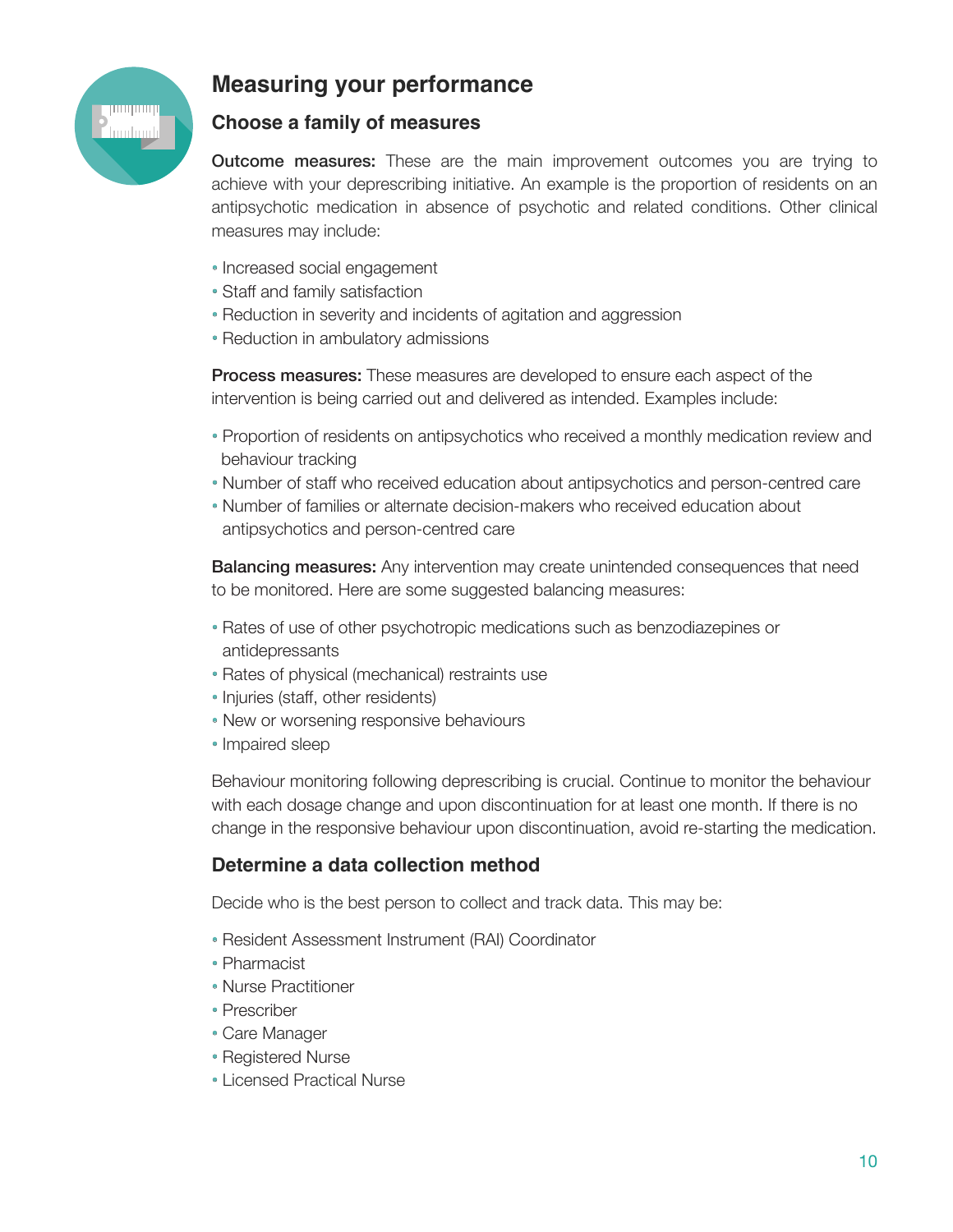Report measures of progress along with success stories to staff – e.g. include as standing agenda item at monthly staff and care manager meetings.

Below is the data collection template developed by Alberta Health Services. It enables teams to graph and track antipsychotic usage, adherence to medication reviews, and other process and balancing measures. Click [here](https://choosingwiselycanada.org/wp-content/uploads/2019/06/Copy-of-Simplified-data-collection-template.xlsx) to get actual spreadsheet.

| *Indicate what type of bed and # you are reporting on: SL4<br><b>Month</b> | on pharmacologic restraint this month<br>Number of residents admitted |                             |                                                            |                                                             | SL <sub>4D</sub>                                                                                                                 | SL <sub>3</sub>                                                             | LTC                                                                                               |                                                                                                                |                                                                                              |
|----------------------------------------------------------------------------|-----------------------------------------------------------------------|-----------------------------|------------------------------------------------------------|-------------------------------------------------------------|----------------------------------------------------------------------------------------------------------------------------------|-----------------------------------------------------------------------------|---------------------------------------------------------------------------------------------------|----------------------------------------------------------------------------------------------------------------|----------------------------------------------------------------------------------------------|
|                                                                            |                                                                       |                             |                                                            |                                                             |                                                                                                                                  |                                                                             |                                                                                                   |                                                                                                                |                                                                                              |
|                                                                            |                                                                       | Number of residents on unit | Number of residents receiving a<br>pharmacologic restraint | Percent of residents receiving a<br>pharmacologic restraint | number of residents who had an inter-<br>disciplinary pharmacologic medication<br>Looking ONLY at column B, record the<br>review | Percent of residents on pharmacologic<br>restraint with a medication review | number of residents with Gradual Dose<br>Looking ONLY at Section B, record the<br>Reduction (GDR) | Looking ONLY at Section B, record the<br>pharmacologic restraint discontinued<br>number of residents who had a | Looking ONLY at Sections D & E record the<br>number of residents with worsened<br>behaviours |
|                                                                            |                                                                       | $A^*$                       | $\, {\bf B}$                                               | $\%$                                                        | c                                                                                                                                | %                                                                           | D                                                                                                 | Е                                                                                                              | F                                                                                            |
| <b>Baseline</b>                                                            |                                                                       |                             |                                                            |                                                             |                                                                                                                                  |                                                                             |                                                                                                   |                                                                                                                |                                                                                              |
| Month/Year                                                                 |                                                                       |                             |                                                            |                                                             |                                                                                                                                  |                                                                             |                                                                                                   |                                                                                                                |                                                                                              |
| Month/Year                                                                 |                                                                       |                             |                                                            |                                                             |                                                                                                                                  |                                                                             |                                                                                                   |                                                                                                                |                                                                                              |
| Month/Year                                                                 |                                                                       |                             |                                                            |                                                             |                                                                                                                                  |                                                                             |                                                                                                   |                                                                                                                |                                                                                              |
| Month/Year                                                                 |                                                                       |                             |                                                            |                                                             |                                                                                                                                  |                                                                             |                                                                                                   |                                                                                                                |                                                                                              |
| Month/Year                                                                 |                                                                       |                             |                                                            |                                                             |                                                                                                                                  |                                                                             |                                                                                                   |                                                                                                                |                                                                                              |
| Month/Year                                                                 |                                                                       |                             |                                                            |                                                             |                                                                                                                                  |                                                                             |                                                                                                   |                                                                                                                |                                                                                              |
| Month/Year                                                                 |                                                                       |                             |                                                            |                                                             |                                                                                                                                  |                                                                             |                                                                                                   |                                                                                                                |                                                                                              |
| Month/Year                                                                 |                                                                       |                             |                                                            |                                                             |                                                                                                                                  |                                                                             |                                                                                                   |                                                                                                                |                                                                                              |
| Month/Year                                                                 |                                                                       |                             |                                                            |                                                             |                                                                                                                                  |                                                                             |                                                                                                   |                                                                                                                |                                                                                              |
| Month/Year                                                                 |                                                                       |                             |                                                            |                                                             |                                                                                                                                  |                                                                             |                                                                                                   |                                                                                                                |                                                                                              |
| Month/Year                                                                 |                                                                       |                             |                                                            |                                                             |                                                                                                                                  |                                                                             |                                                                                                   |                                                                                                                |                                                                                              |
| Month/Year                                                                 |                                                                       |                             |                                                            |                                                             |                                                                                                                                  |                                                                             |                                                                                                   |                                                                                                                |                                                                                              |
| Month/Year                                                                 |                                                                       |                             |                                                            |                                                             |                                                                                                                                  |                                                                             |                                                                                                   |                                                                                                                |                                                                                              |
| Month/Year                                                                 |                                                                       |                             |                                                            |                                                             |                                                                                                                                  |                                                                             |                                                                                                   |                                                                                                                |                                                                                              |
| Month/Year                                                                 |                                                                       |                             |                                                            |                                                             |                                                                                                                                  |                                                                             |                                                                                                   |                                                                                                                |                                                                                              |
| Month/Year<br>Goal                                                         |                                                                       |                             |                                                            | < 15%                                                       |                                                                                                                                  | 100%                                                                        |                                                                                                   |                                                                                                                | $0 - 10%$                                                                                    |

*Developed for use in the AHS Appropriate Use of Antipsychotics Project in LTC, sponsored by the Seniors Health and Strategic Clinical Networks*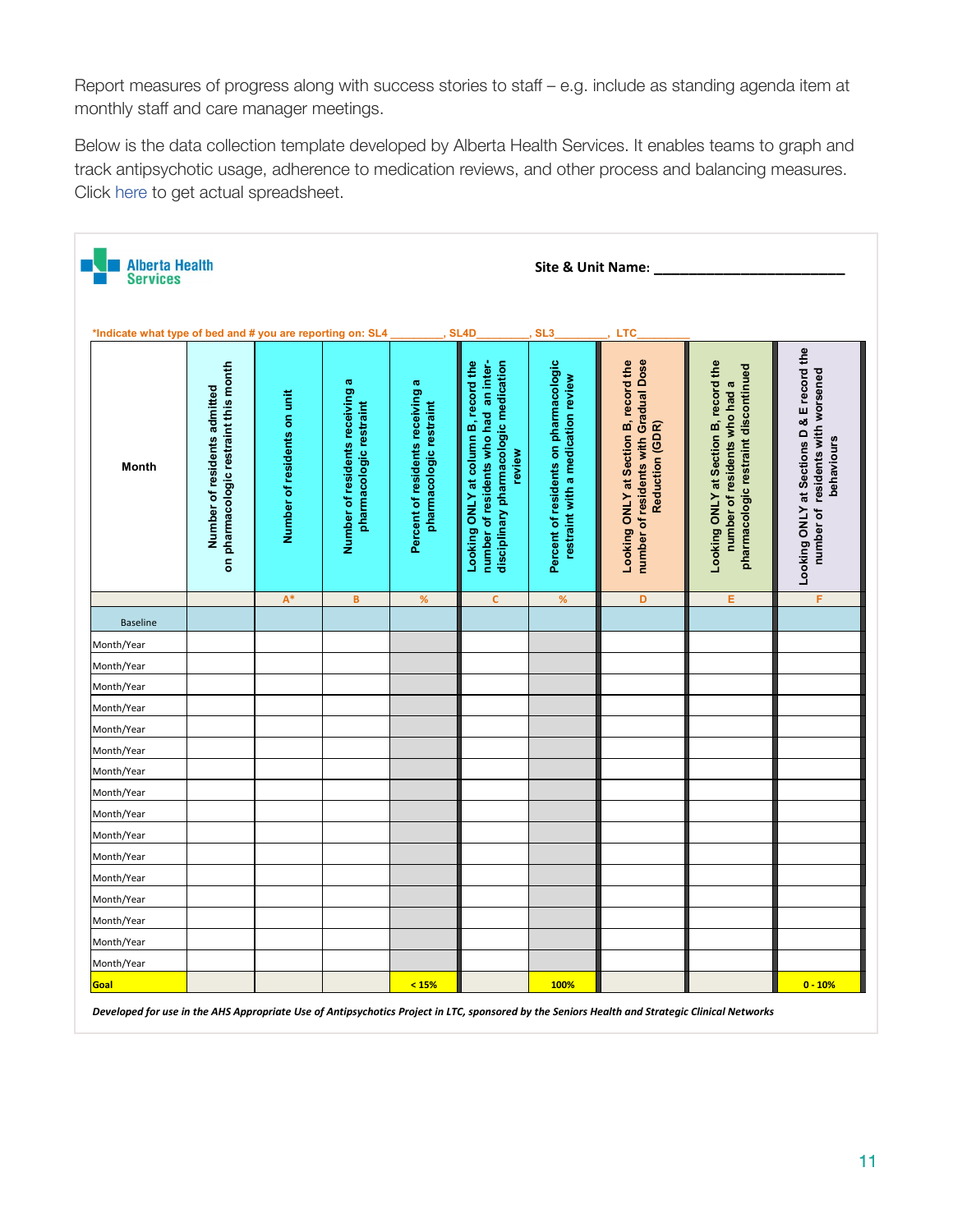

# **Sustaining early successes**

Once the de-prescribing intervention has been implemented and refined, consider implementing strategies to sustain positive change:

- Build accountability systems into practice, e.g. review all new antipsychotic orders within 24 hours (especially orders obtained on evenings and weekends)
- Enter new antipsychotic orders as one time or prn doses rather than regularly scheduled doses, or include a clearly defined review date
- Schedule reviews of antipsychotics for newly admitted residents within 30 days
- Regularly review all medications with the intent to deprescribe to minimize medication side-effects, tablet burden, drug interactions and physical/cognitive burden (e.g. on admission and quarterly)
- Taper and discontinue nighttime sedatives, which show no evidence of benefit for long term support of sleep, and cause daytime drowsiness, falls and confusion<sup>10</sup>
- Provide dementia and AUA education to new staff [\(AUA Toolkit,](http://www.albertahealthservices.ca/scns/auatoolkit.aspx) Dementia Education Resources)
- Monthly staff education on topics such as communication and dementia, bathing, resistance to care ([AUA Toolkit,](http://www.albertahealthservices.ca/scns/auatoolkit.aspx) Dementia Education Resources)
- A Quality Improvement board with new information each month (e.g. graph of progress with antipsychotic reductions and medication reviews, articles on appropriate use of antipsychotics, one-pagers on topics to support person-centred dementia care)



# **Additional Resources**

## **Antipsychotic Resources:**

AUA Toolkit: <http://www.albertahealthservices.ca/scns/auatoolkit.aspx>

- [Clinical Indications for prescribing antipsychotic medication](http://www.albertahealthservices.ca/assets/about/scn/ahs-scn-srs-aua-prescribing-antipsychotic.pdf)
- [Prescriber and Pharmacist Frequently Asked Questions](http://www.albertahealthservices.ca/assets/about/scn/ahs-scn-srs-aua-prescriber-pharm-faq.pdf)
- [Physician Update on Appropriate Use of Antipsychotics Project](https://www.albertahealthservices.ca/assets/about/scn/ahs-scn-srs-aua-update-2015-07.pdf)
- [Alberta Guideline on the Appropriate Use of Antipsychotic \(AUA\) Medications \(2013\)](https://extranet.ahsnet.ca/teams/policydocuments/1/clp-ahs-appropriate-use-antipsychotic-med-ltc-guideline-ps-26-01.pdf)
- [Behaviour Mapping Chart](https://www.albertahealthservices.ca/frm-19895.pdf)

#### Articles:

- College of Physicians & Surgeons of Alberta
	- [Optimized Prescribing with Seniors](http://www.cpsa.ca/introducing-optimized-prescribing-seniors-ops/)
	- [Polypharmacy: Appropriate and Problematic](http://www.cpsa.ca/polypharmacy-appropriate-problematic/)

#### Deprescribing.org

- [Antipsychotic Deprescribing Algorithm](https://deprescribing.org/wp-content/uploads/2018/08/AP-deprescribing-algorithm-2018-English.pdf)
- [Helpful Links](http://deprescribing.org/resources/helpful-links/)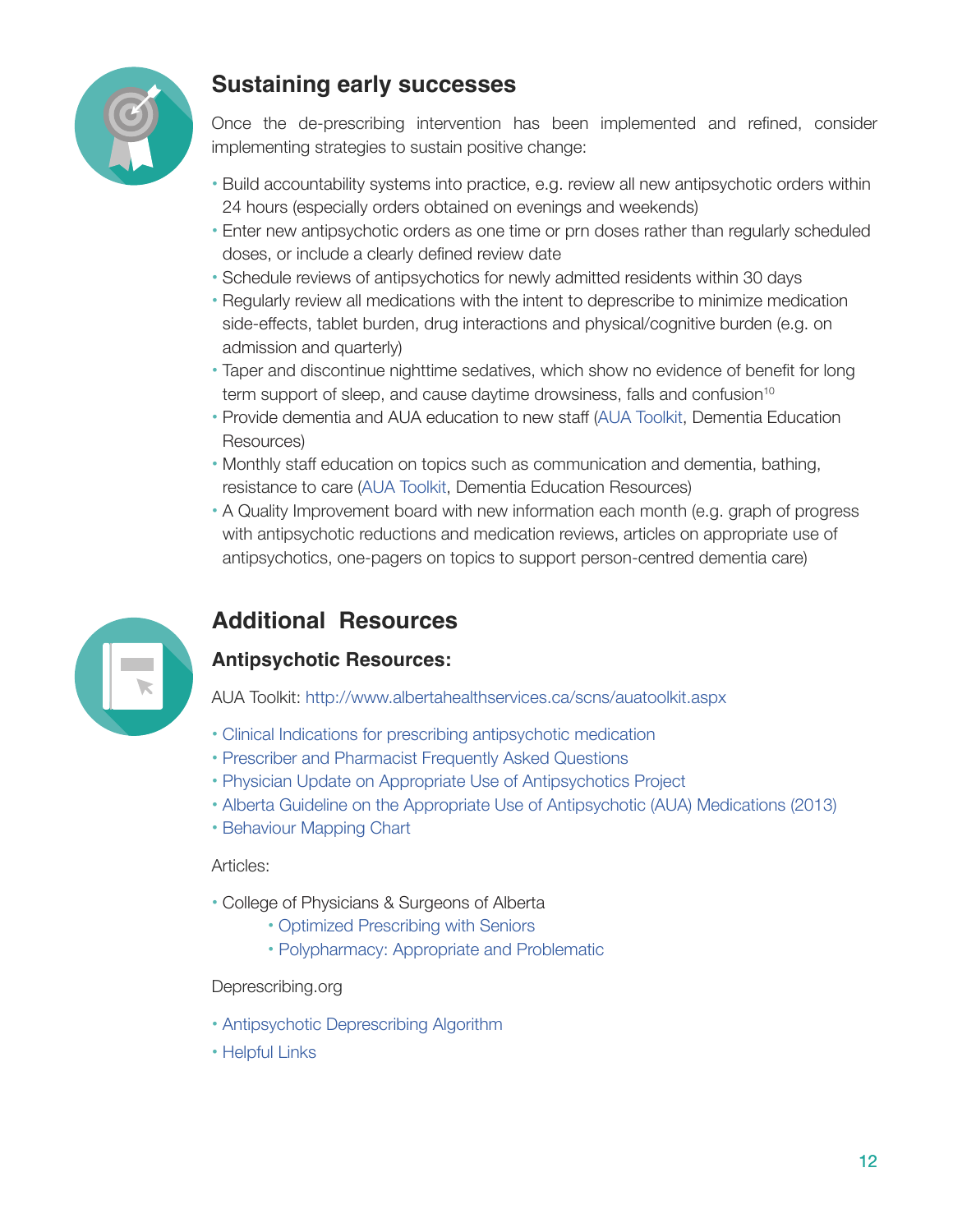#### Health Canada Advisories

- [2015: atypical antipsychotics](https://www.canada.ca/en/health-canada/services/drugs-health-products/medeffect-canada/safety-reviews/summary-safety-review-atypical-antipsychotics-assessing-potential-risk-urinary-retention.html)
- [2015: risperidone new restrictions](http://healthycanadians.gc.ca/recall-alert-rappel-avis/hc-sc/2015/43797a-eng.php?_ga=1.262734028.1767095615.1458263529)
- [2005: risperidone, quetiapine, olanzapine](http://www.healthycanadians.gc.ca/recall-alert-rappel-avis/hc-sc/2005/14307a-eng.php)
- [2004: olanzapine](http://www.healthycanadians.gc.ca/recall-alert-rappel-avis/hc-sc/2004/14300a-eng.php)
- [2002: risperidone](http://www.healthycanadians.gc.ca/recall-alert-rappel-avis/hc-sc/2002/14164a-eng.php)

Medstopper: <http://medstopper.com>

RxFiles: <http://www.rxfiles.ca>

- [Dementia Overview](http://www.rxfiles.ca/rxfiles/uploads/documents/Dementia-Newsletter-Overview-Booklet-WEB.pdf)
- [Behaviour Management in Dementia: Where do Antipsychotics Fit?](http://www.rxfiles.ca/rxfiles/uploads/documents/Psych-BPSD-Newsletter.pdf)
- [Chronic Insomnia in Older Adults](http://www.rxfiles.ca/rxfiles/uploads/documents/Insomnia-Older-Adults-QandA.pdf)

## **QI resources:**

Health Quality Ontario, QI Tools & Resources [https://quorum.hqontario.ca/en/Home/QI-Tools-Resources/QI-Essentials](https://quorum.hqontario.ca/en/Home/QI-Tools-Resources/QI-Essentials
)

Institute for Healthcare Improvement, Model for Improvement [http://www.ihi.org/resources/Pages/HowtoImprove/default.aspx](http://www.ihi.org/resources/Pages/HowtoImprove/default.aspx
)



## **References**

- 2) Optimized Prescribing with Seniors [http://www.cpsa.ca/evidence-say-risks-benefits-atypical-antipsychotics-demen](http://www.cpsa.ca/evidence-say-risks-benefits-atypical-antipsychotics-dementia/)[tia/](http://www.cpsa.ca/evidence-say-risks-benefits-atypical-antipsychotics-dementia/)
- 3) [http://www.albertahealthservices.ca/assets/about/scn/ahs-scn-srs-aua-prescribing](http://www.albertahealthservices.ca/assets/about/scn/ahs-scn-srs-aua-prescribing-antipsychotic.pdf)[antipsychotic.pdf](http://www.albertahealthservices.ca/assets/about/scn/ahs-scn-srs-aua-prescribing-antipsychotic.pdf)
- 4) <http://ccsmh.ca/booklet/>and the National Guidelines for Seniors' Mental Health [http://](http://ccsmh.ca/wp-content/uploads/2016/03/NatlGuideline_Delirium.pdf) [ccsmh.ca/wp-content/uploads/2016/03/NatlGuideline\\_Delirium.pdf](http://ccsmh.ca/wp-content/uploads/2016/03/NatlGuideline_Delirium.pdf)
- 5) Alberta Guideline on the Appropriate Use of Antipsychotic (AUA) Medications (2013). [https://extranet.ahsnet.ca/teams/policydocuments/1/clp-ahs-appropriate-use](https://extranet.ahsnet.ca/teams/policydocuments/1/clp-ahs-appropriate-use-antipsychotic-med-ltc-guideline-ps-26-01.pdf)[antipsychotic-med-ltc-guideline-ps-26-01.pdf](https://extranet.ahsnet.ca/teams/policydocuments/1/clp-ahs-appropriate-use-antipsychotic-med-ltc-guideline-ps-26-01.pdf)
- 6) Hubbard, Ruth E; O'Mahony, M Sinead; Woodhouse, Kenneth W. Medication prescribing in frail older people European Journal of Clinical Pharmacology, 03/2013, Volume 69, Issue 3
- 7) Wimmer, Barbara C; Dent, Elsa; Bell, J Simon; et al. Medication Regimen Complexity and Unplanned Hospital Readmissions in Older People. Annals of Pharmacotherapy, 09/2014, Volume 48, Issue 9
- 8) Schneider LS, Dagerman K, Insel PS. Efficacy and adverse effects of atypical antipsychotics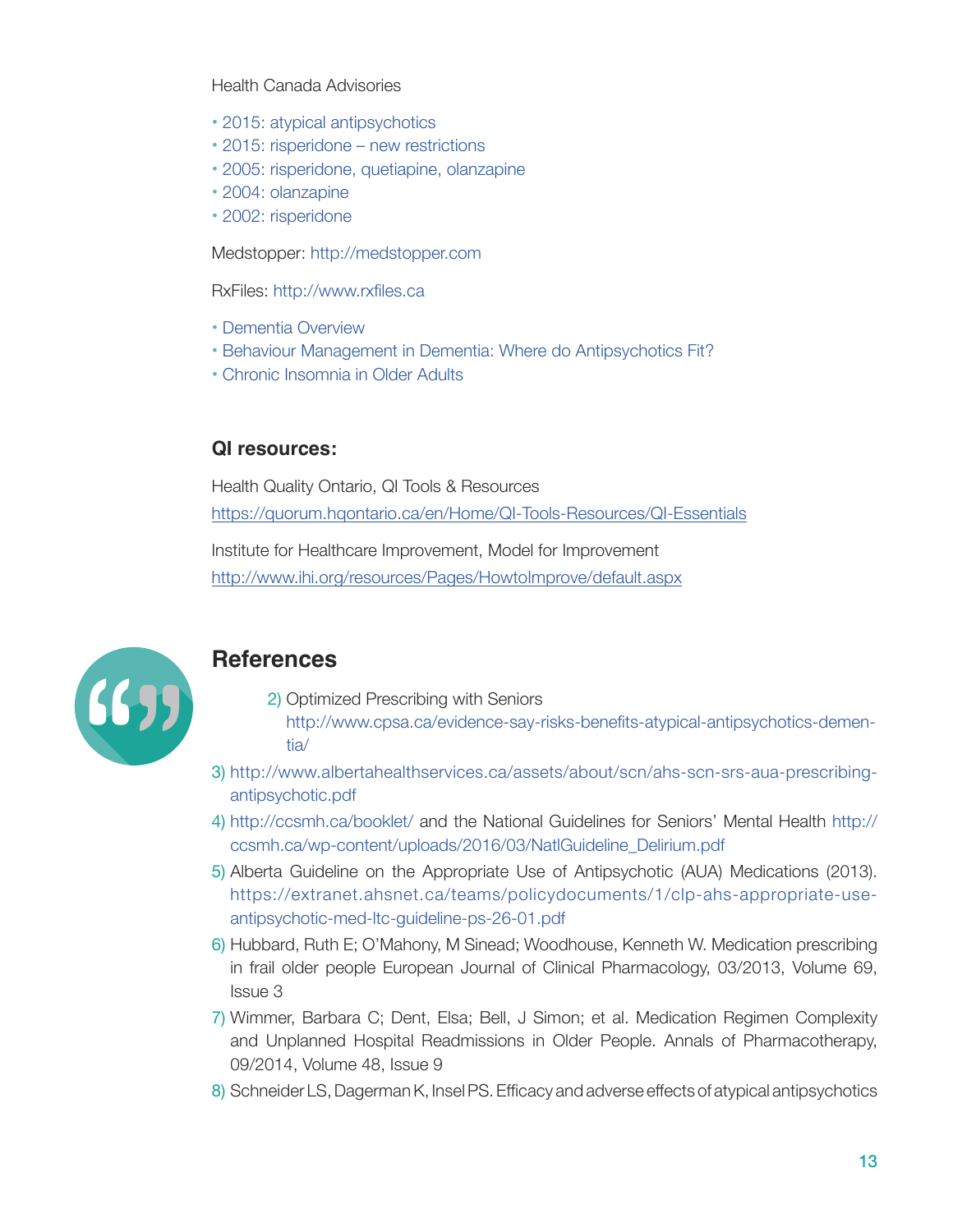for dementia: Meta-analysis of randomized, placebo-controlled trials. Am J Geriatric Psychiatry 2006;14:191-210.

- 9) Medstopper. Available at<http://medstopper.com/>
- 10) Insomnia and anxiety in older people: Sleeping pills are usually not the best solution

# **Appendix A**

#### **Medication classes with anticholinergic properties**

Antipsychotics

Antidepressants

Antihistamines/antipruritics

**Antibiotics** 

Antiemetics/antivertigo

Antiseizure

Antispasmotics

Antiparkinsonian

Gout medications

Benzodiazepines

Cardiovascular agents

Gastrointestinal agents

Immunosuppressants

Inhaled COPD/respiratory

Muscle relaxants

**Opioids** 

**Warfarin** 

For more information, see <http://www.rxfiles.ca>, Dementia Overview